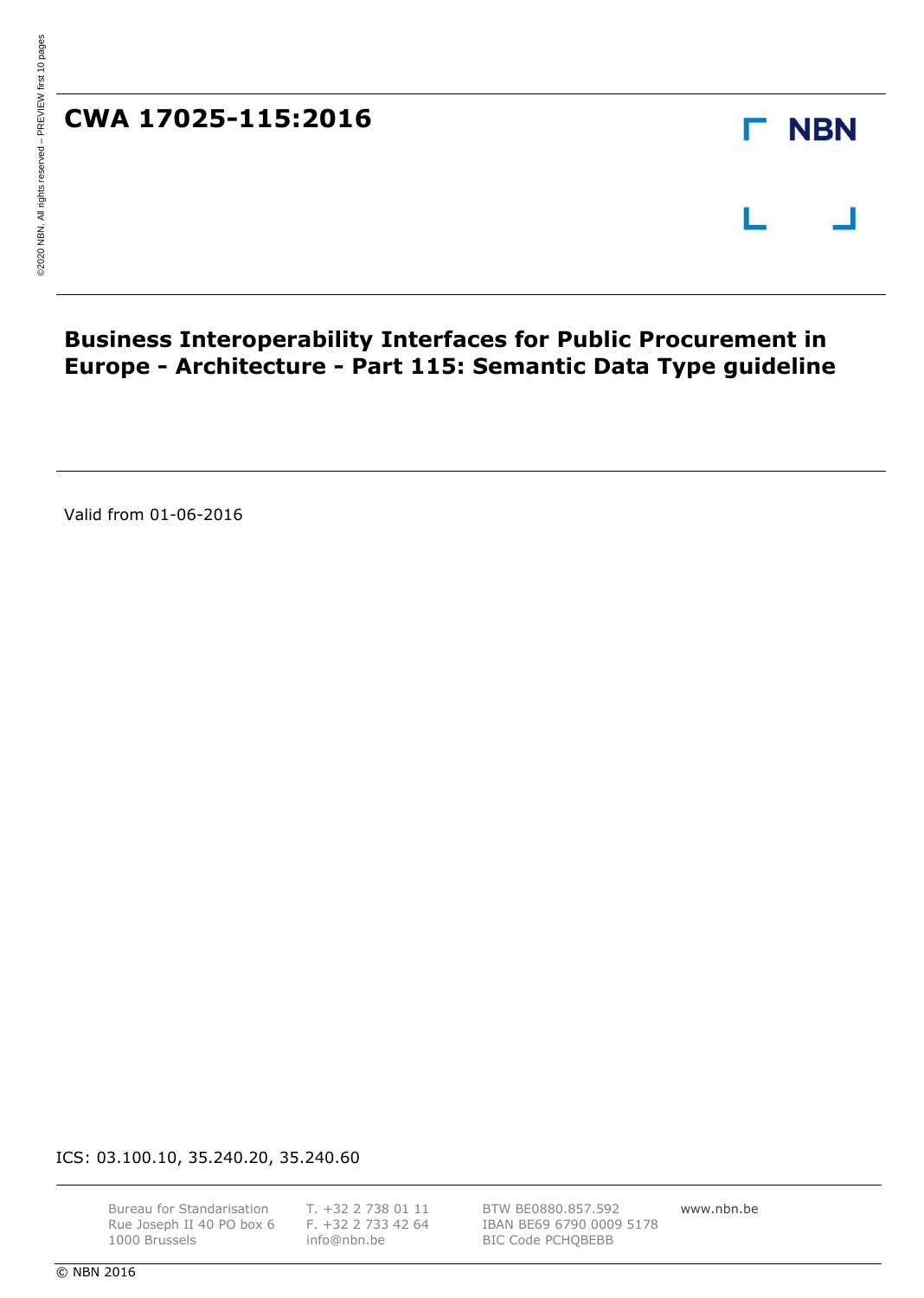CWA 17025-115:2016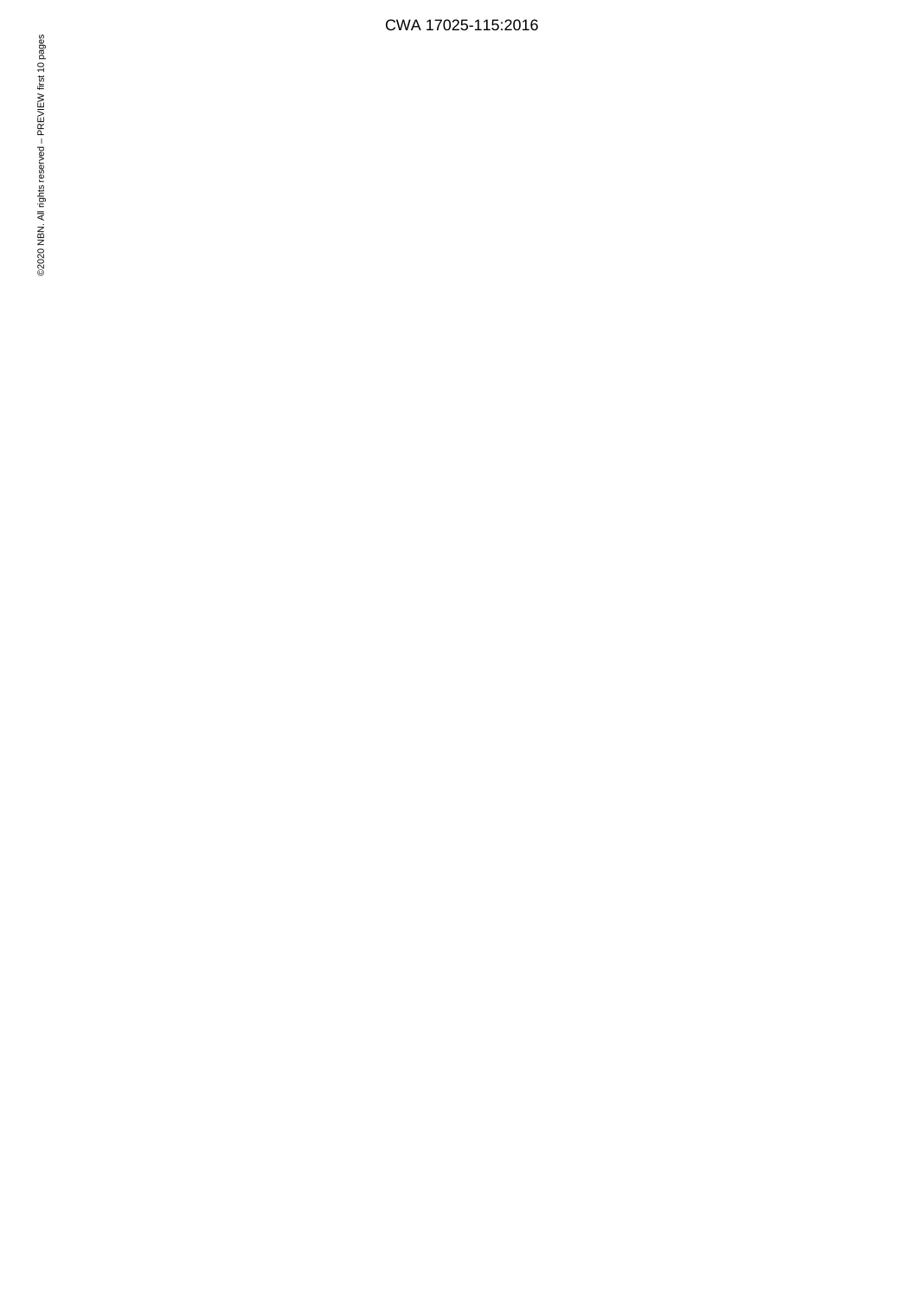# **CEN**

# **CWA 17025-115**

**WORKSHOP** 

May 2016

# **AGREEMENT**

**ICS** 03.100.10; 35.240.20; 35.240.60

English version

#### Business Interoperability Interfaces for Public Procurement in Europe - Architecture - Part 115: Semantic Data Type guideline

This CEN Workshop Agreement has been drafted and approved by a Workshop of representatives of interested parties, the constitution of which is indicated in the foreword of this Workshop Agreement.

The formal process followed by the Workshop in the development of this Workshop Agreement has been endorsed by the National Members of CEN but neither the National Members of CEN nor the CEN-CENELEC Management Centre can be held accountable for the technical content of this CEN Workshop Agreement or possible conflicts with standards or legislation.

This CEN Workshop Agreement can in no way be held as being an official standard developed by CEN and its Members.

This CEN Workshop Agreement is publicly available as a reference document from the CEN Members National Standard Bodies.

CEN members are the national standards bodies of Austria, Belgium, Bulgaria, Croatia, Cyprus, Czech Republic, Denmark, Estonia, Finland, Former Yugoslav Republic of Macedonia, France, Germany, Greece, Hungary, Iceland, Ireland, Italy, Latvia, Lithuania, Luxembourg, Malta, Netherlands, Norway, Poland, Portugal, Romania, Slovakia, Slovenia, Spain, Sweden, Switzerland, Turkey and United Kingdom.



EUROPEAN COMMITTEE FOR STANDARDIZATION COMITÉ EUROPÉEN DE NORMALISATION EUROPÄISCHES KOMITEE FÜR NORMUNG

**CEN-CENELEC Management Centre: Avenue Marnix 17, B-1000 Brussels** 

© 2016 CEN All rights of exploitation in any form and by any means reserved worldwide for CEN national Members.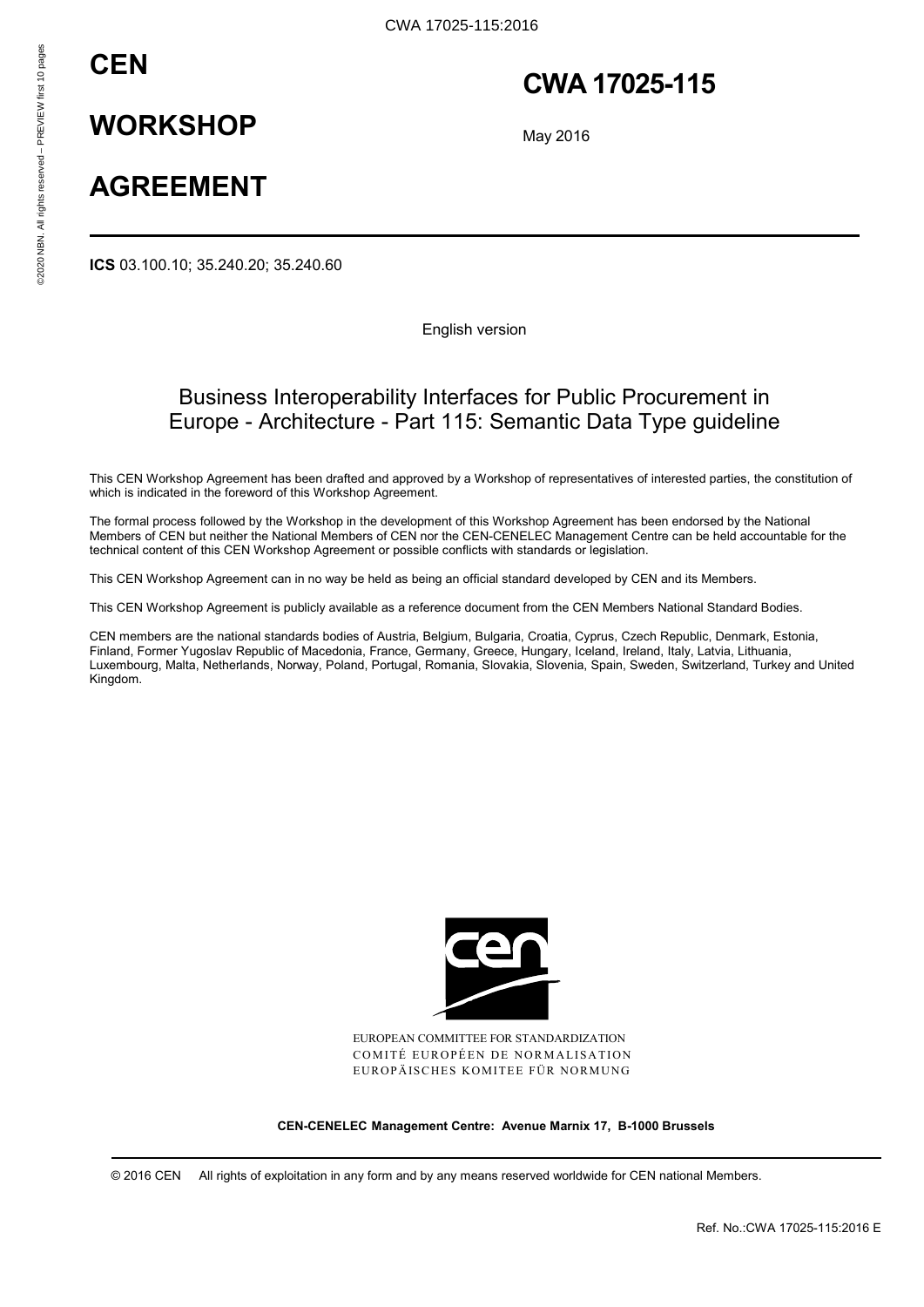### CWA 17025-115:2016 (E)

# **Contents**

### Page

| 1            |  |
|--------------|--|
| $\mathbf{2}$ |  |
| $\mathbf{3}$ |  |
| 3.1          |  |
| 3.2          |  |
| 3.3          |  |
| 3.4          |  |
| 3.5          |  |
| 3.6          |  |
| 3.7          |  |
| 3.8          |  |
| 3.9          |  |
| 3.10         |  |
| 3.11         |  |
| 3.12         |  |
| 3.13         |  |
| 3.14         |  |

CWA 17025-115:2016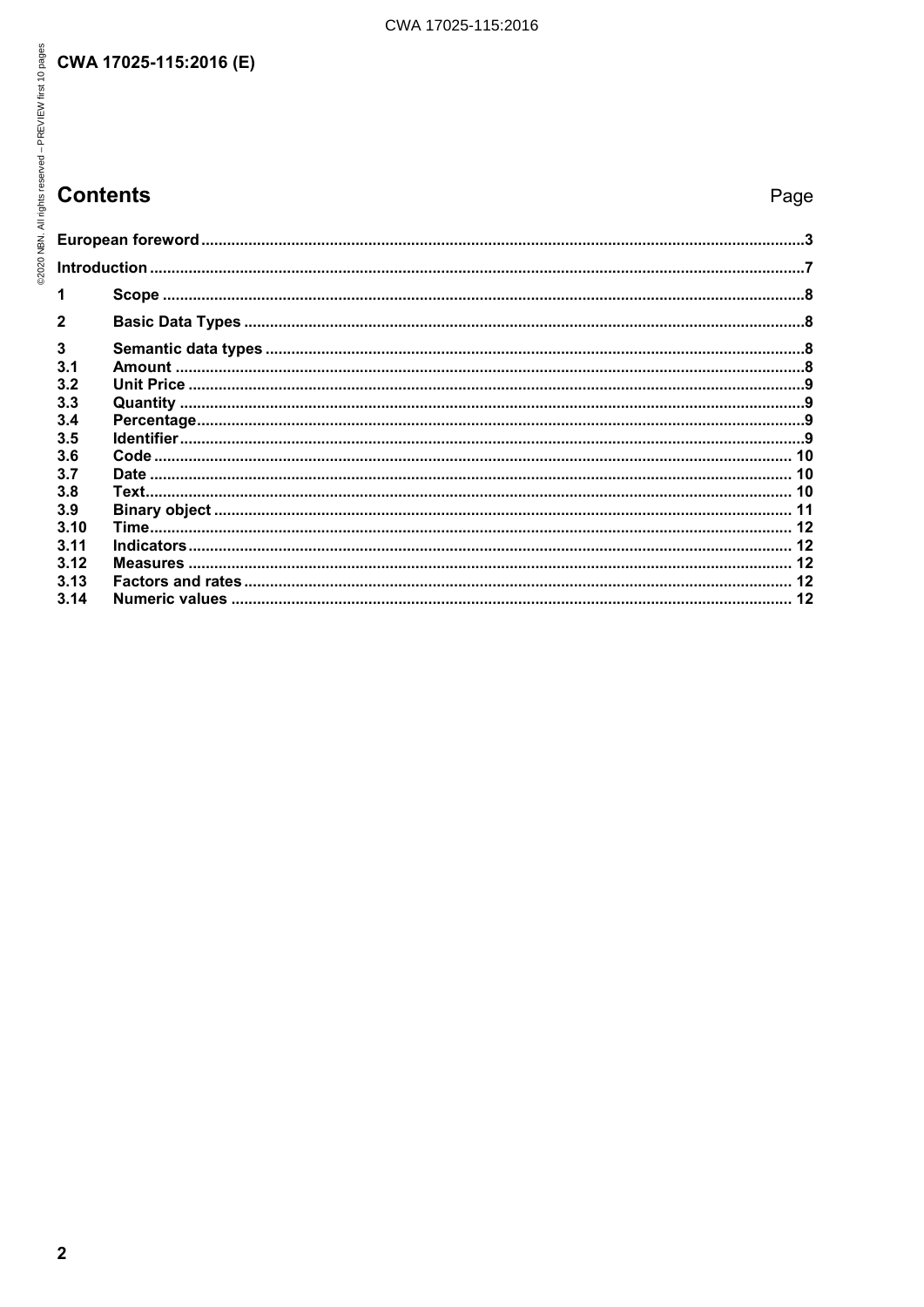## **European foreword**

CWA 17025-115, **Semantic Data Type guideline** was developed in accordance with CEN-CENELEC Guide 29 "CEN/CENELEC Workshop Agreements – The way to rapid agreement" and with the relevant provisions of CEN/CENELEC Internal Regulations - Part 2It was agreed on 2015-12-02 in a Workshop by representatives of interested parties, approved and supported by CEN following a public call for participation made on 2013- 02-20. It does not necessarily reflect the views of all stakeholders that might have an interest in its subject matter.

The final text of CWA 17025 was submitted to CEN for publication on 2016-04-20. It was developed and approved by:

- Agency for public Management and eGovernment (DIFI), NO
- Agenzia delle entrate, IT
- ANAC, Autorità Nazionale Anticorruzione (formerly AVCP), IT
- Bundesverband Materialwirtschaft, Einkauf und Logistik e.V, DE
- Cloudia Oy, FI
- Columbus Denmark A/S (resigned per 2015-08-01), DK
- Consorzio CBI (resigned per 2014-11-17), IT
- Danish Agency for Digitisation (DIGST), DK
- Department of Health, UK
- Direction de l'information légale et administrative (DILA), FR
- Electronic Signatures and Infrastructures (ESI) TC (liason)
- Flowcanto, NL
- GS 1 in Europe
- Highiump Software (Former Evenex), DK
- $-$  ICEPRO, ISA
- Infoterm International Information Centre for Terminology on behalf of CEN/WS/eCAT (liason)
- Invinet Sistemes 2003, ES
- Laszlo Ketszeri, HU
- Nets Norway AS, NO
- Nexus IT, ES
- Phast, FR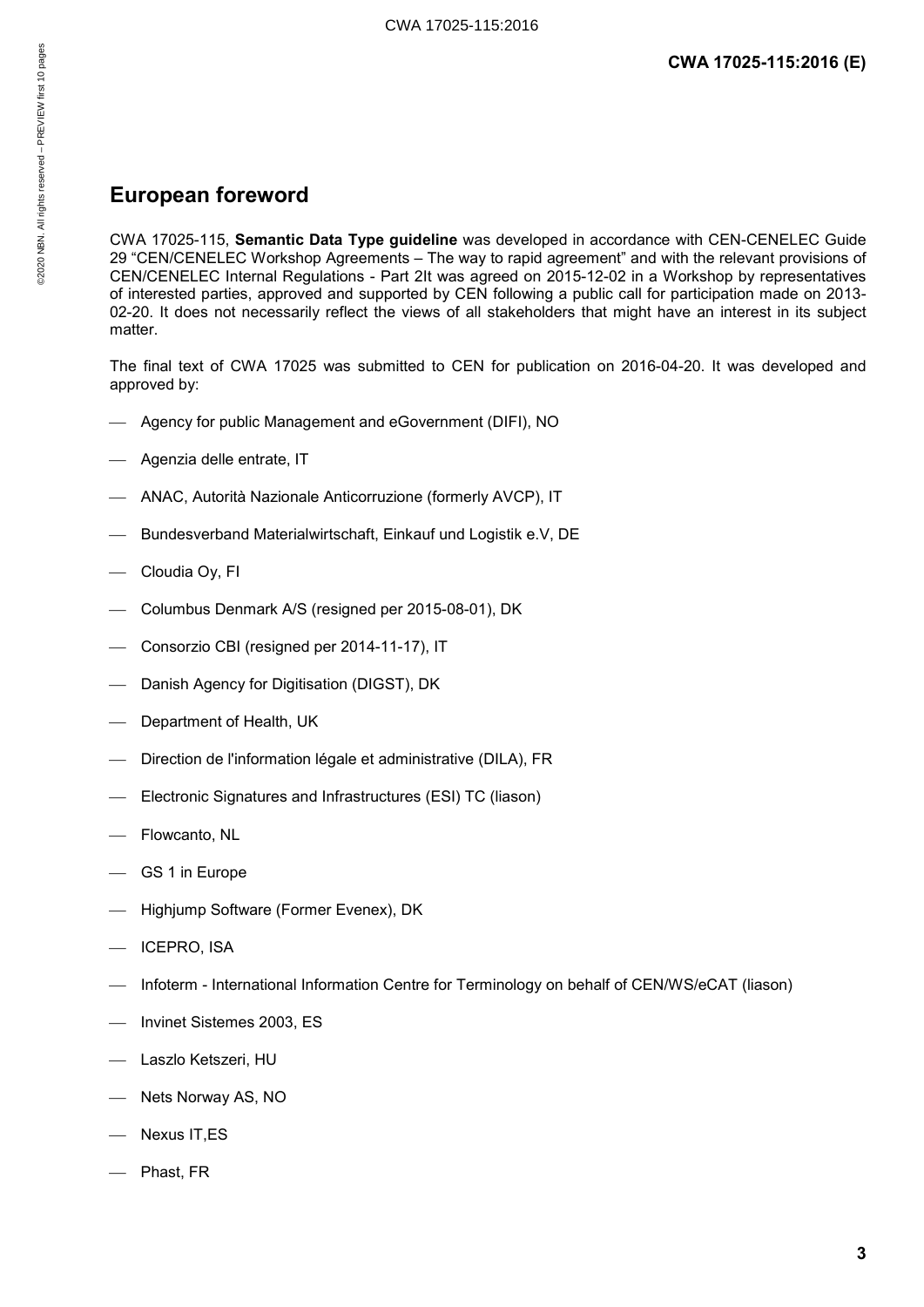#### **CWA 17025-115:2016 (E)**

- ©2020 NBN. All rights reserved PREVIEW first 10 pages©2020 NBN. All rights reserved - PREVIEW first 10 pages
	- PIANOo, NL Poste Italiane, IT
	- Publications Office of the European Union (LU)
	- Single face To Industry (SFTI), SE
	- SOGEI (former Consip), IT
	- Statens og Kommunernes Indkobs Service A/S (SKI A/S), DK
	- University of Koblenz-Landau, DE
	- University of Piraeus Research Center (UPRC), GR
	- Western Norway Regional Health Authority, NO

It is possible that some elements of CWA 17025 may be subject to patent rights. The CEN-CENELEC policy on patent rights is set out in CEN-CENELEC Guide 8 "Guidelines for Implementation of the Common IPR Policy on Patents (and other statutory intellectual property rights based on inventions)". CEN shall not be held responsible for identifying any or all such patent rights.

The Workshop participants have made every effort to ensure the reliability and accuracy of the technical and non-technical content of CWA 17025, but this does not guarantee, either explicitly or implicitly, its correctness. Users of CWA 17025 should be aware that neither the Workshop participants, nor CEN can be held liable for damages or losses of any kind whatsoever which may arise from its application. Users of CWA 17025 do so on their own responsibility and at their own risk.

This CEN Workshop Agreement (CWA) has been drafted and approved by the Workshop on **Business Interoperability Interfaces for Public procurement in Europe (BII)**, phase 3.

CWA [1](#page--1-17)7025 is part of a set of CWAs prepared by CEN WS/BII 3 $^1$ :

CWA 17025:2016 Methodology and Architecture CWA 17026:2016 Notification profiles and transactions CWA 17027:2016 Tendering profiles and transactions CWA 17028:2016 Catalogue profiles and transactions CWA 17029:2016 Post-award profiles and transactions

CWA 17025 part 115 replaces CWA16558:2012 Annex H BII Guideline Data Formats.

#### CWA 17025 consists of:

- CWA 17025-1 Overview and Architecture
- CWA 17025-101 Conformance and Customization Methodology guideline
- CWA 17025-102 Code List and Identifier Management specification
- CWA 17025-103 Business Document and Envelope guideline
- CWA 17025-104 Profile Architecture specification
- CWA 17025-105 Conformance Registry specification
- CWA 17025-106 Open Procurement Data report
- CWA 17025-107 Message Level Response guideline

 $1$  In order to ease the reading the CWAs provided by the CEN BII initiative, they are also made available on [http://www.cenbii.eu](http://www.cenbii.eu/) together with explanatory notes and supporting material. The official version is however the version as published by CEN.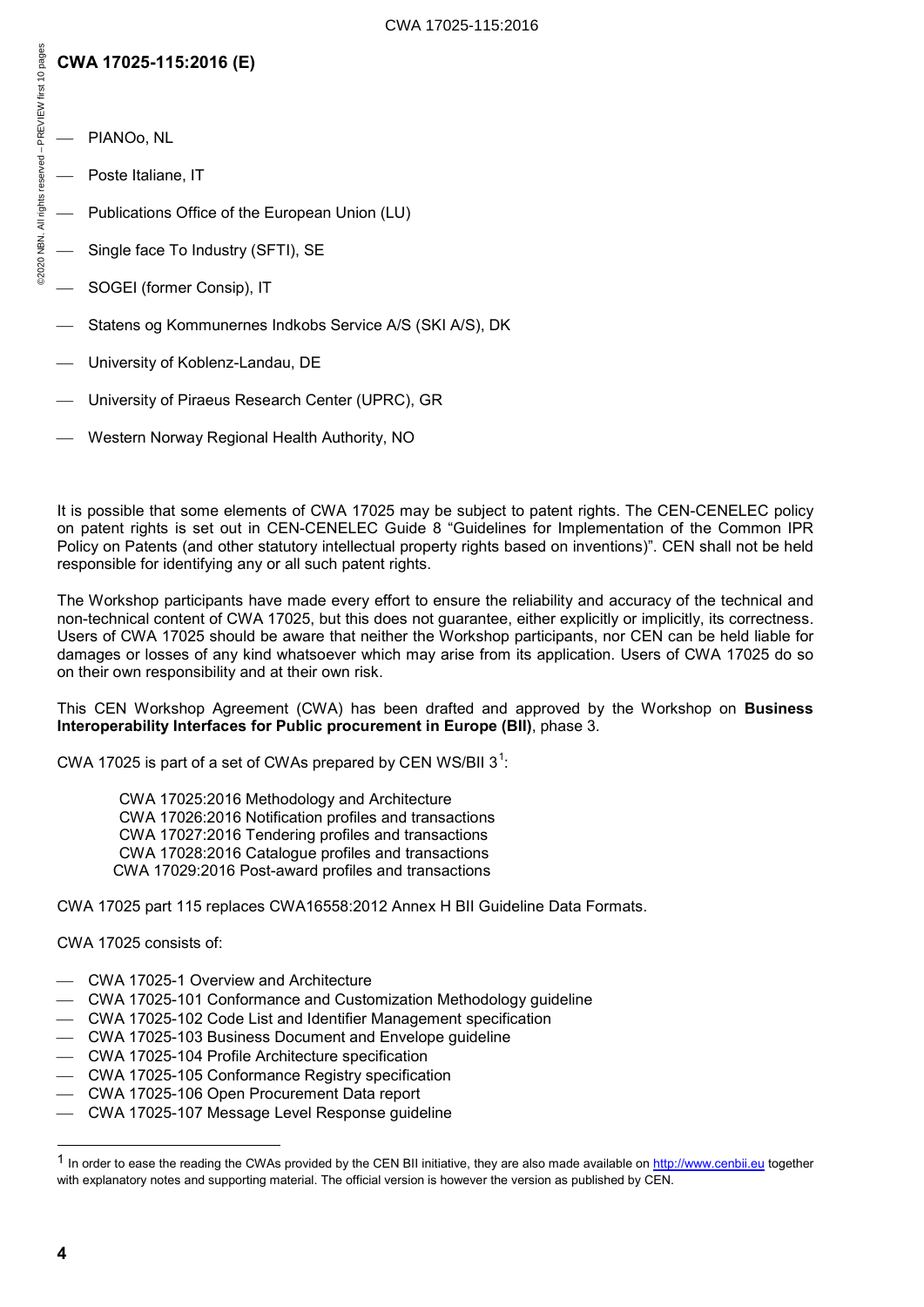- CWA 17025-108 Use of Digital Signature and Other Trust Services
- CWA 17025-109 Guideline on the Concept of Core
- CWA 17025-110 Profile Maintenance Process specification
- CWA 17025-111 Capturing Business Requirements specification
- CWA 17025-112 Syntax Implementations Guideline Methodology guideline
- CWA 17025-113 Business Rules Description Mechanism guideline
- CWA 17025-114 Attachments Handling guideline
- CWA 17025-115 Semantic Data Type guideline
- CWA 17025-116 Glossary and Business Term Vocabulary
- CWA 17025-203 BDE Syntax Implementation Guideline for Messaging Envelope CWA 17025-207 UBL Syntax Implementation Guideline for Message Level Response

A detailed overview of all CWA 17025 parts can be found in CWA 17025 part 1.

The CEN Workshop members who have contributed to the development of this document are:

| <b>Name</b>             | <b>Affiliation</b>                      | <b>Country</b> |
|-------------------------|-----------------------------------------|----------------|
| Jaap Van Der Marel      | <b>NEN</b>                              | <b>NL</b>      |
| Kornelis Drijfhout      | <b>PIANOo</b>                           | <b>NL</b>      |
| Chander Khoenkhoen      | <b>PIANOo</b>                           | <b>NL</b>      |
| Veit Jahns              | BME and University of Duisburg-Essen    | DE             |
| Frank-Dieter Dorloff    | BME and University of Duisburg-Essen    | DE             |
| Kerstin Wiss-Holmdahl   | <b>SFTI/SALAR</b>                       | <b>SE</b>      |
| Martin Forsberg         | <b>SFTI</b>                             | <b>SE</b>      |
| Jorg Richter            | <b>GEFEG</b>                            | DE             |
| Giovanni Paolo Sellitto | <b>ANAC</b>                             | IT             |
| Rafaella Migliorini     | <b>SOGEI</b>                            | IT             |
| Antonia Caressa         | Poste Italiane                          | IT             |
| Andrea Caccia           | <b>DTCE</b>                             | IT             |
| Michael Dill            | <b>GEFEG</b>                            | DE             |
| Cécile Guasch           | DIGIT - European Commission             | <b>BE</b>      |
| Marius Juganaru         | DIGIT - European Commission             | <b>BE</b>      |
| <b>Thomas Small</b>     | CEF - European Commission               | <b>BF</b>      |
| Ole Madsen              | <b>DIGST</b>                            | DK             |
| Bergthor Skulasson      | <b>NITA</b>                             | IS             |
| Jan Maeroe              | Difi                                    | <b>NO</b>      |
| Jens Aabol              | Difi                                    | <b>NO</b>      |
| Tim McGrath             | Document Engineering Services Ltd       | AU             |
| Isabella Rapisarda      | Consip                                  | IT             |
| Natalie Muric           | The Publications Office of the European | LU             |
|                         | Union                                   |                |
| Siw Meckelborg          | Difi                                    | <b>NO</b>      |
| Peter Borresen          | Clearview Trade                         | <b>DK</b>      |
| Sven Rasmussen          | <b>DIGST</b>                            | DK             |
| Tadeusz Rudnicki        | GS1 in Europe                           | PL             |
| Douglas Hill            | GS1 in Europe                           | DK             |
| <b>Tomas Tluchor</b>    | GS1 in Europe                           | CZ             |
| Laszlo Ketszeri         | <b>KELER</b>                            | HU             |

This document was edited by:

| <b>Name</b> | Role | Country |  |
|-------------|------|---------|--|
|             |      |         |  |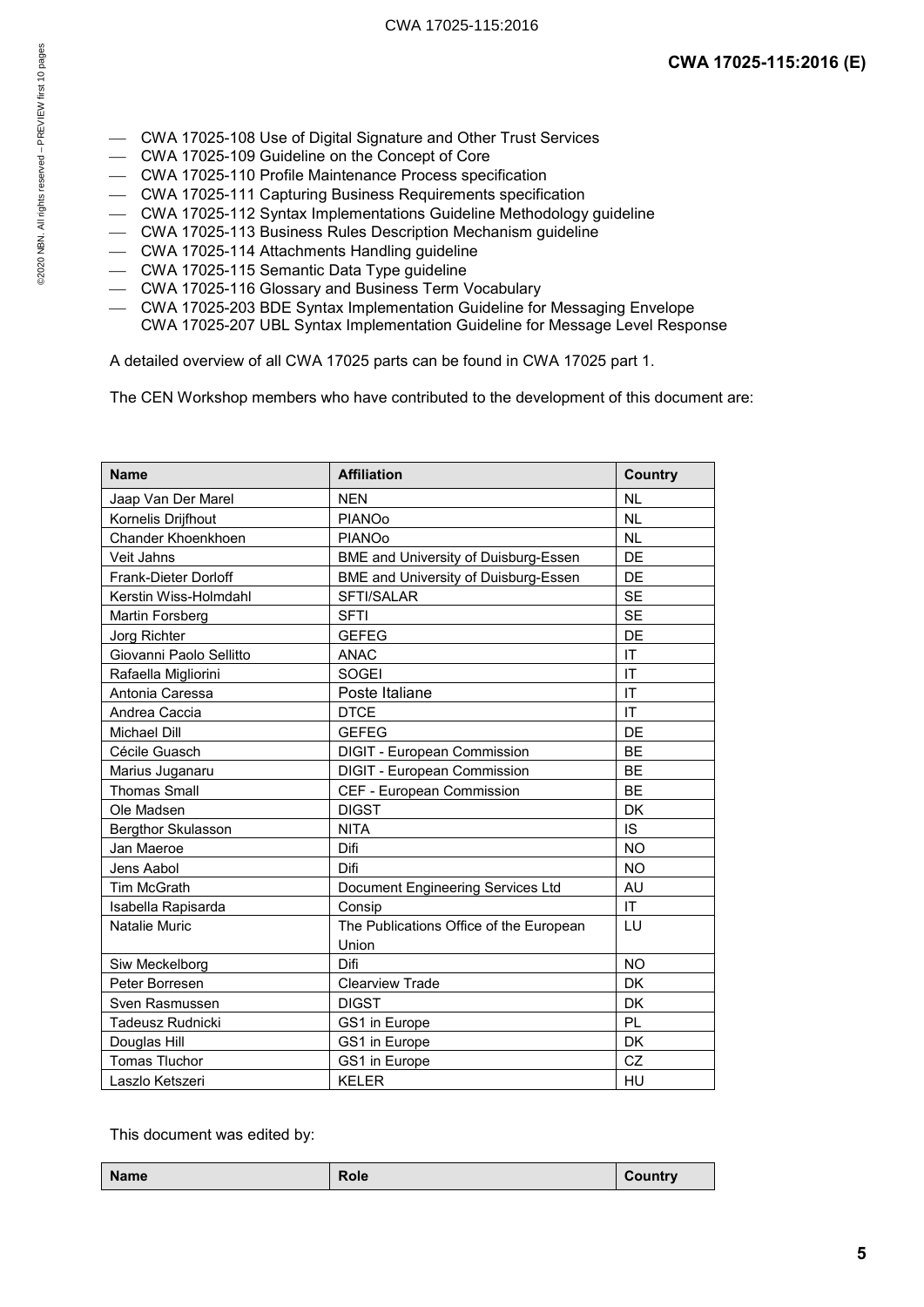#### CWA 17025-115:2016

#### **CWA 17025-115:2016 (E)**

| Oriol Bausa          | <b>Technical Editor</b>   | ES        |
|----------------------|---------------------------|-----------|
| Georg Birgisson      | <b>Technical Editor</b>   | IS        |
| Jostein Frømyr       | <b>Vice-Chair CEN/BII</b> | NO        |
| Fred van Blommestein | <b>Technical Editor</b>   | <b>NL</b> |
| Yildiray Kabak       | <b>Technical Editor</b>   | TR        |
| Edmund Gray          | <b>Technical Editor</b>   | EI        |
| Carmen Ciciriello    | <b>Technical Editor</b>   |           |
|                      |                           |           |

**6**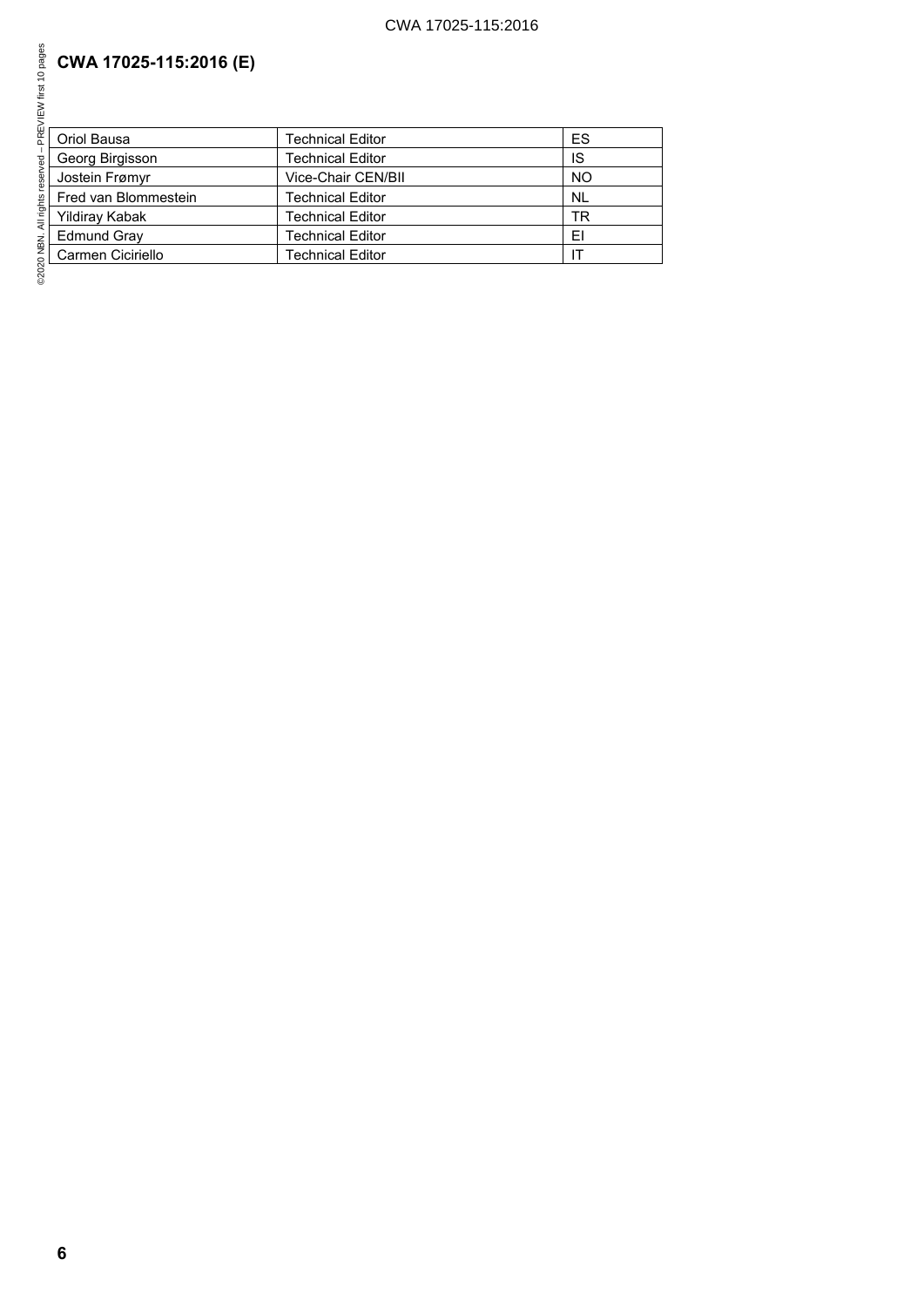#### **Introduction**

The first CEN BII Workshop was established in May 2007 with the objective of harmonising electronic procurement in Europe. The CEN BII initiative, which now comprises a further two CEN Workshops, is a standardisation activity within CEN (European Committee for Standardisation). It provides a framework for interoperability in pan-European electronic transactions expressed as a set of technical specifications.

During the second phase of the initiative (CEN WS/BII 2) a set of technical specifications – "CEN BII Profiles" – were documented and published as five CEN Workshop Agreements (CWAs), which are currently used across Europe. The profiles are designed to facilitate effective public e-procurement based on a modular approach for implementation, with a focus on global interoperability.

The CEN BII profiles can be seen as "agreements" on message contents and business processes. The profile descriptions focus on core information elements that typically cater to the majority of user requirements applicable across Europe and lower the need for detailed bilateral agreements between the trading partners.

In its third phase (CEN WS/BII 3), which began in March 2013 with the approval of the business plan, the Workshop has focused on ensuring that all relevant aspects of e-procurement are covered, including additional business requirements coming from the new Public Procurement Directives and alignment to other standardization efforts in the area of electronic invoicing, as well as ensuring wider recognition and adoption of its deliverables.

More information about the CEN BII initiative can be found on [www.cenbii.eu.](http://www.cenbii.eu/)

The purpose of this guideline is to specify classes and elements used to specify data format.

All datatypes are UN/CEFACT Core Component Technical Specification data types that are defined as W3 datatypes. The data types and their definitions have been updated based on the latest draft of PC 434 guideline on Semantic Data types v9.

(see [www.w3.org/TR/xmlschema-0/#SimpleTypeFacets\)](http://www.w3.org/TR/xmlschema-0/#SimpleTypeFacets).

More information about the BII initiative can be found on [www.cenbii.eu.](http://www.cenbii.eu/)